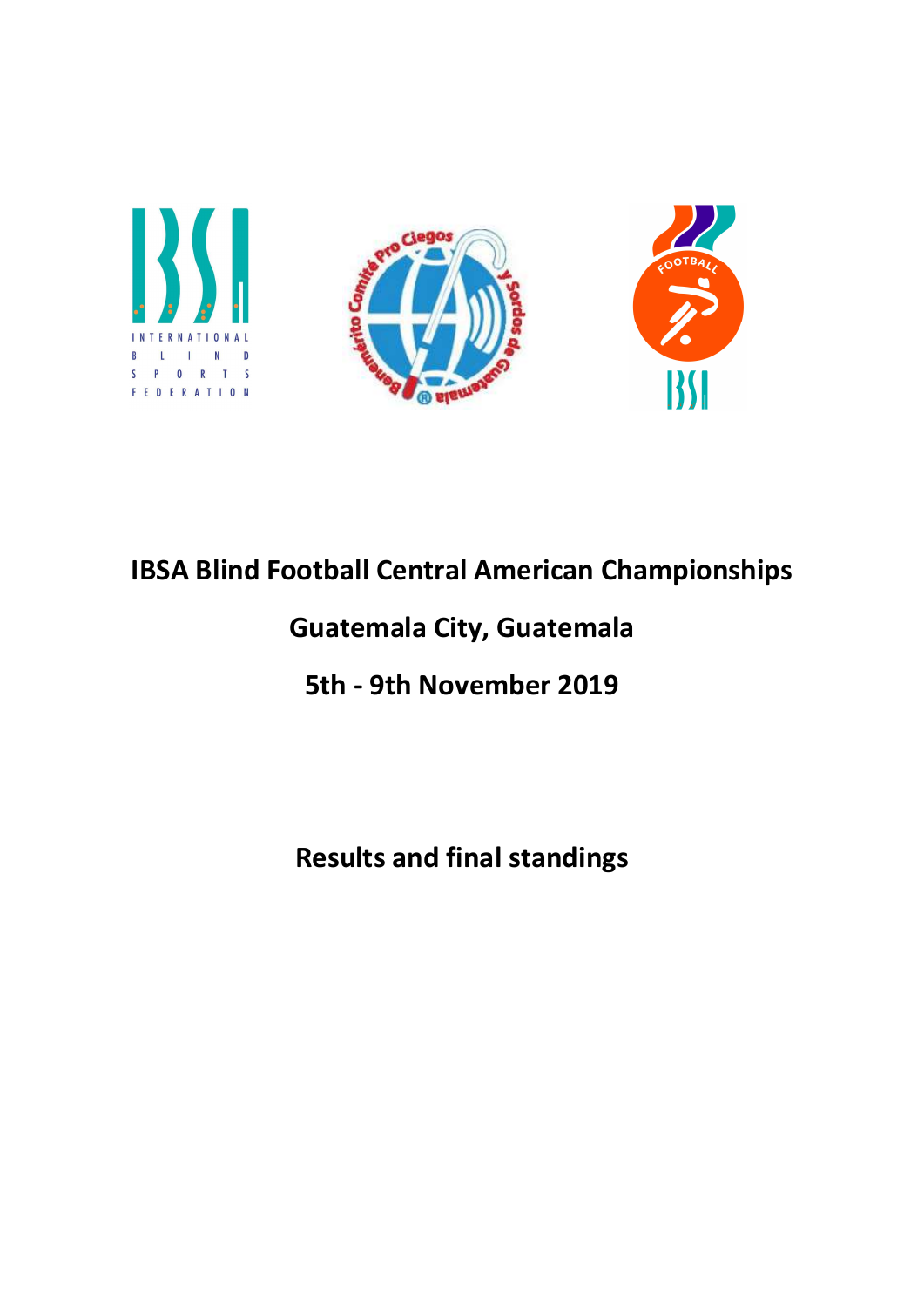#### Tuesday 5th November

10:30 Guatemala 0 Costa Rica 10 (Ángel Flores [4], Daniel Contreras [4], Felipe Ulate [2])

14:00 Nicaragua 1 (Pablo Robles) El Salvador 1 (Francisco Barahona)

#### Wednesday 6th November

10:00 El Salvador 0 Costa Rica 5 (Ángel Flores [4], Daniel Contreras)

14:00 Nicaragua 0 Guatemala 1 (Jorge Rodas)

### Thursday 7th November

10:00 Costa Rica 7 (Ángel Flores [4], Daniel Contreras [4], Felipe Ulate) Nicaragua 0

14:00 Guatemala 0 El Salvador 0

#### Standings after group stage

|                    | Played | Won | Drawn | Lost | Goals<br>for | Goals<br>against | Goal<br>difference | <b>Points</b> |
|--------------------|--------|-----|-------|------|--------------|------------------|--------------------|---------------|
| Costa Rica         |        |     |       |      | 22           |                  | $+22$              |               |
| Guatemala          |        |     |       |      |              | 10               | -9                 |               |
| <b>El Salvador</b> |        |     |       |      |              |                  | -5                 |               |
| Nicaragua          |        |     |       |      |              |                  | -8                 |               |